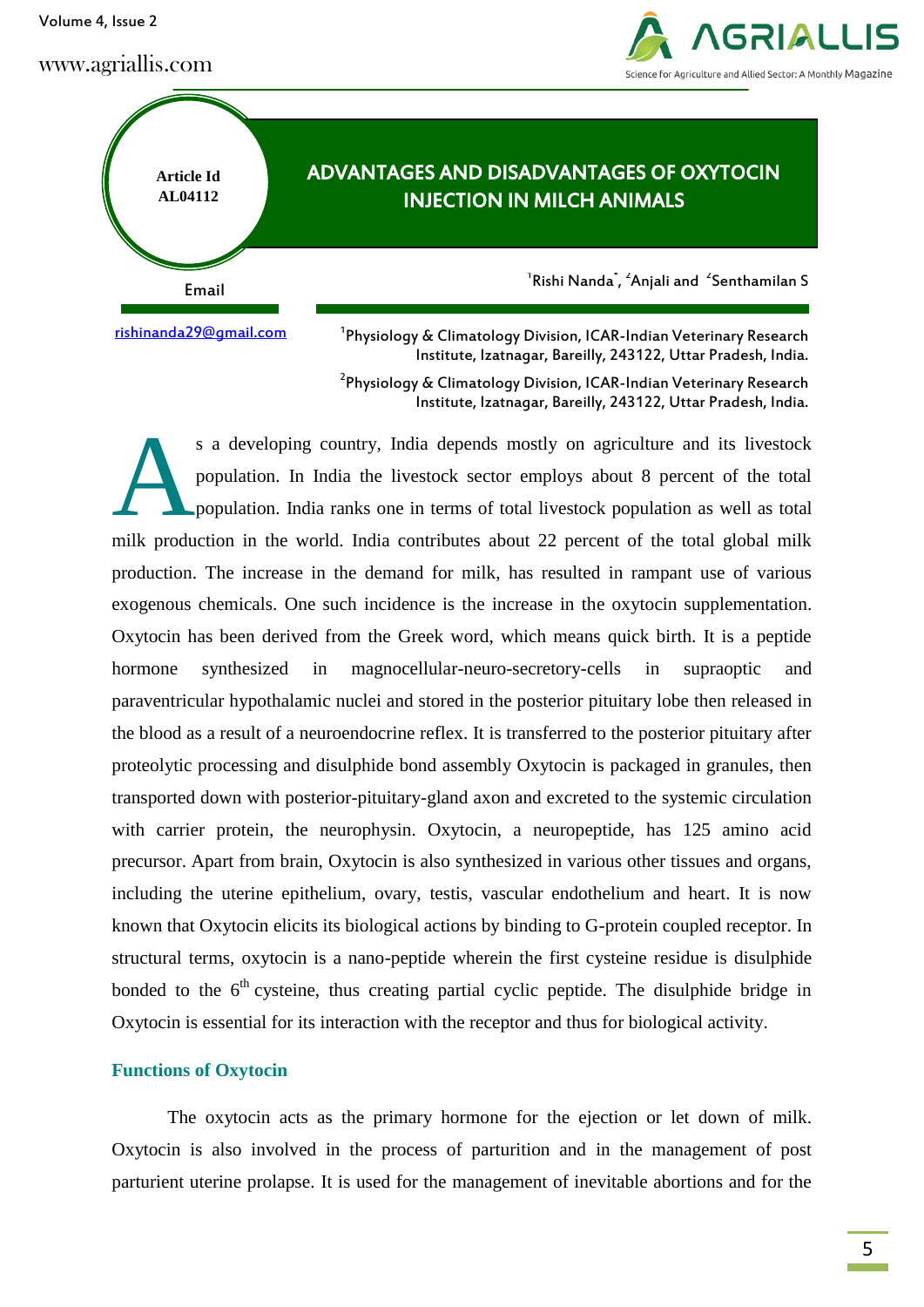

induction of abortions therapeutically. It is used for the treatment of cases like breast engorgement and mastitis, in the cases of agalactia and retention of fetal membrane. The release of oxytocin during suckling is to reinforce maternal behaviour. Oxytocin has insulinlike activity in that it stimulates lipogenesis and increases pyruvate dehydrogenase activity. Oxytocin released during milking or suckling is to increase peripheral concentrations of lipids as part of a mechanism designed to replenish the lipids "lost" during milking or suckling. Moreover, prolactin and oxytocin are released during suckling and milking, and both prolactin and oxytocin have been implicated in regulation of fluid and osmotic balance.

### **Exogeneous Oxytocin Analogues**

In order to duplicate the hormone and create an artificial drug Oxytocin (Syntocinon) was developed in 1953 by Vincent du Vigneaud. Other analogues used are Pitocin, carbetocin etc. The dose rate for Oxytocin in case of cattle for uterus inaction, milk ejection, mastitis, uterus involution is 40IU(I.M./S.C.) or 2.5-10 IU(I.V.). While in case of sheep and goat , exogenous oxytocin is used for milk ejection and uterus involution at the dose rate of 10-20 IU (I.M./S.C.) or 0.5-2.5 IU(I.V.), and in the case of uterus inaction, it is 10-20 IU (I.M./S.C.) or 0.5-2.5 IU(I.V.).

### **Milk Production and Oxytocin**

Lactation consists of two phases: milk secretion or synthesis, which is controlled inpart by a hormonal complex originating in the anterior pituitary, and milk removal or (ejection), which is controlled primarily by oxytocin release from the posterior pituitary.



Fig 1: Milk Ejection Reflex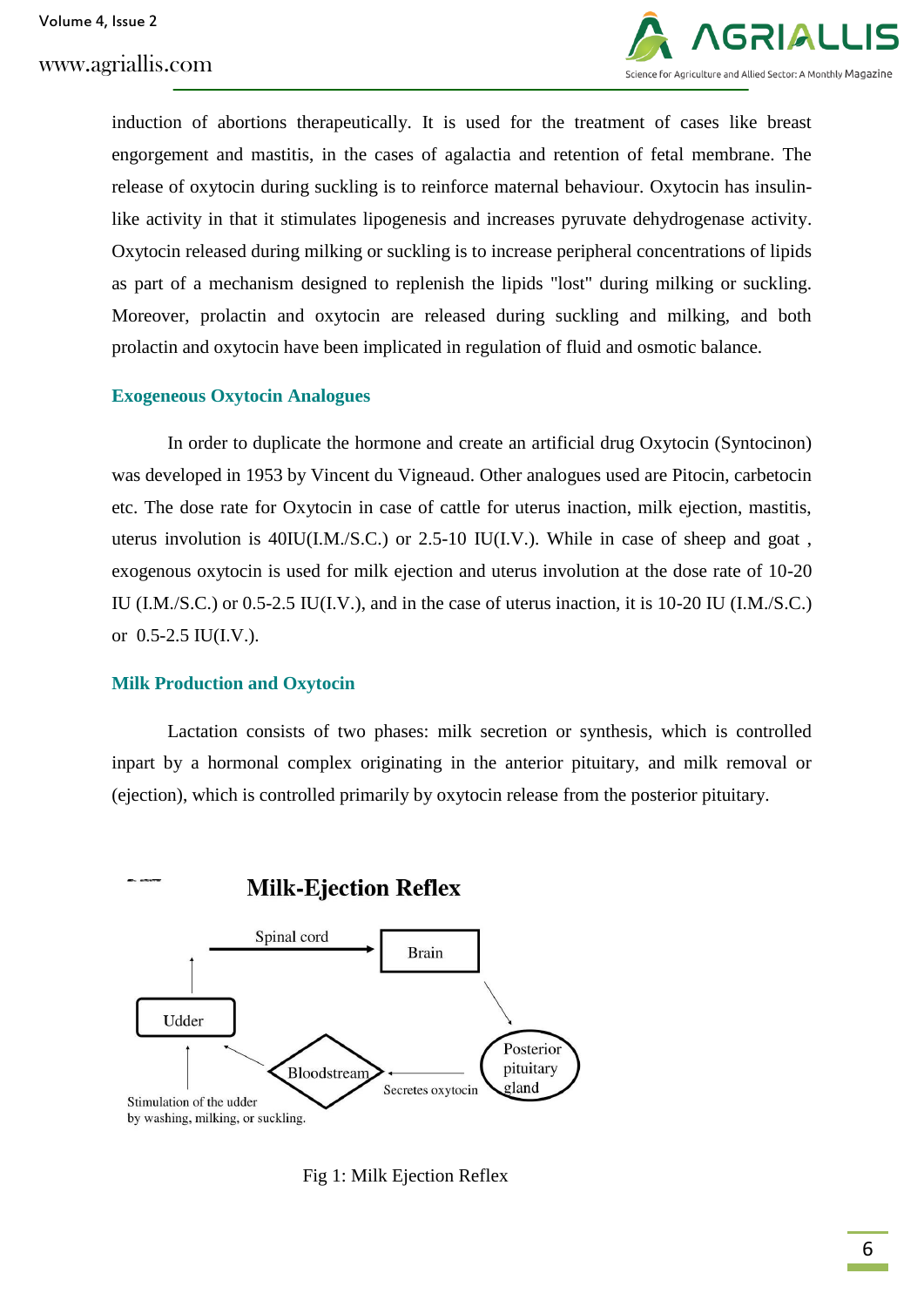www.agriallis.com



The receptors for oxytocin are present in the smooth muscle cells and myoepithelial cells. The contraction of the myoepithelial cells result in the ejection of milk from mammary ducts. The receptors for oxytocin are also present in the myometrium and endometrium which gets activated at the end of pregnancy. The half-life of oxytocin is given by 2-8 minutes.

Basal concentrations of oxytocin decreased from early to middle lactation, increased from middle to late lactation, and further increased from late lactation to the dry period.

# **Advantages of Oxytocin Injection**

**Effect on milk production**: There is an increase in milk production. There is increased gland milk output rather than residual milk removal. It is obvious that total evacuation of the udder during milking so that there is no-residual milk reduced production-losses which occur when using once a day milking, while ↑ the rate of milking was found ineffective in reduction of losses. Exogenous oxytocin injections at non-milking times ↑ the milk yield and improved galactopoiesis (maintainance of milk production). Thus, oxytocin influences cell maintenance and mammary metabolism in addition to its traditional role of facilitating milk let-down. The use of oxytocin to promote milk let-down, in particular when the glands are engorged with milk, can prevent udder damage and promote udder health.

**Effect on milk composition:** Chronic oxytocin administration has also been shown to increase electrical conductivity and SCC of milk as well as lactose and K levels in the systemic circulation.

**Effect on reproductive health:** Oxytocin is related to the reproductive process causing the womb to contract. Similarly, an oestrogen dominated myometrium such as is found at ovulation and at parturition, seems more responsive to oxytocin, and as a result, it causes greater contraction of the uterus. The release of oxytocin at that time is associated with subsequent myometrial contractions and appropriate stimuli that assist the transportation of sperm to the oviduct at copulation and helps in the expulsion of the foetus at parturition; hence plays an important role in the completion of the fertilization and parturition process. Oxytocin is also secreted into the blood in both females and males also at the sexual orgasm.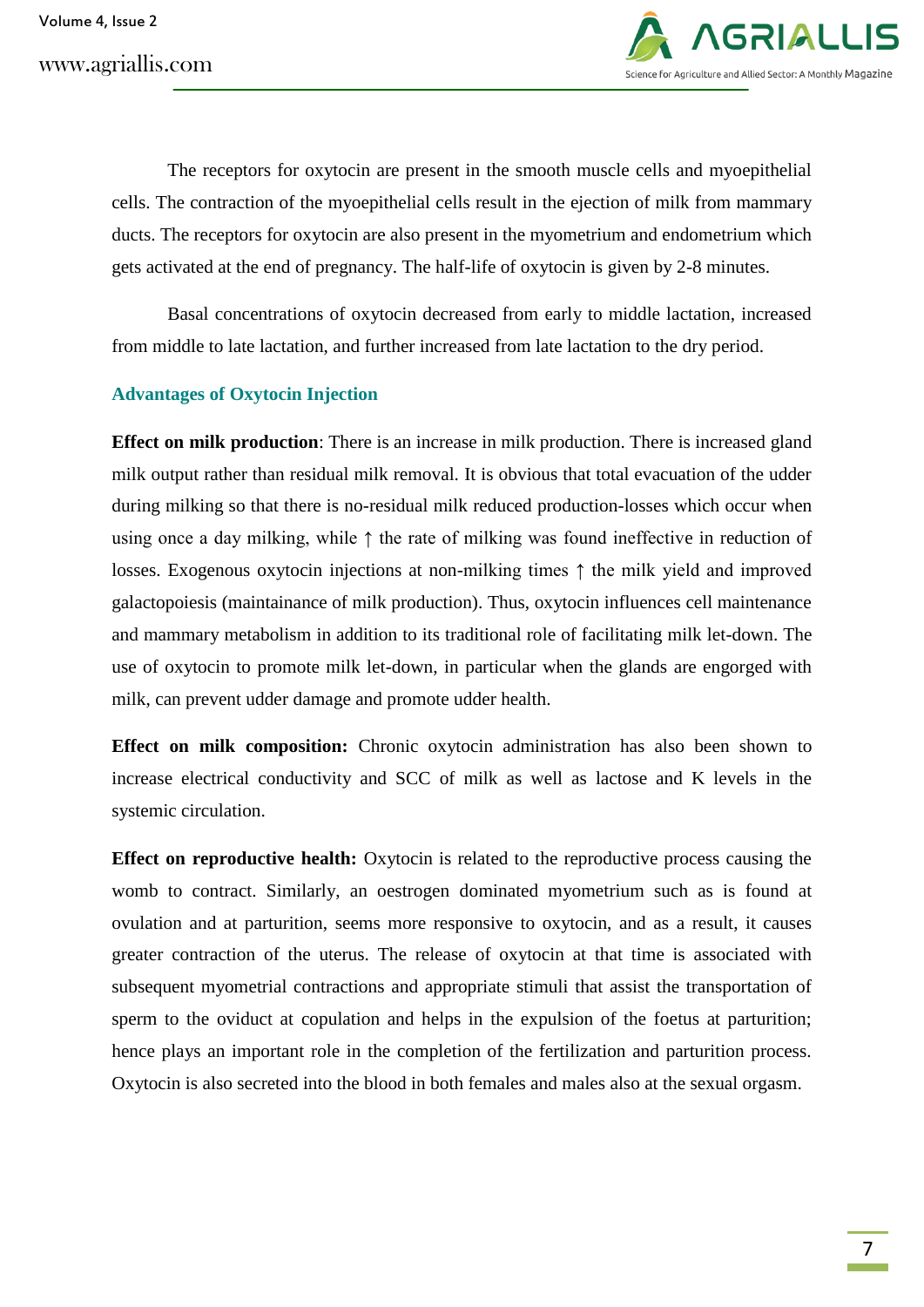

### **Disadvantages of Exogenous Oxytocin**

**Effect on milk production**: Milk let-down without administration of oxytocin seems to be difficult in the animals which regularly exposed to oxytocin injections as they become habitual to the drug. While repeated administration of oxytocin injections therefore interferes with the normal mammary epithelium milk secretary activity thus inhibits the normal milk ejection process and affect reproductive health. Thus a disadvantage of oxytocin injection was that its continuous usage could lead to addiction and lack of response to normal milk ejection stimuli.

**Effect on reproduction:** It is believed that the prolonged use of oxytocin injections also causes fertility disorders like poor oestrus signs, reduced lactation period, lower conception rate and high embryonic mortalities. Delayed puberty, lower conception rates, increased abortion rates, lower pregnancy chances, delays in the duration of placenta expulsion, ovulation interval, shortened postpartum oestrus interval and calf death soon after the delivery because of poor quantity and quality of milk have also been observed.

**Effect on human health:** Oxytocin produces its desired effects in minutes and then is readily metabolized in inactive products. It is mostly secreted and ingested along with the milk, it is efficiently degraded by gut enzymes so can't reach the blood circulation in biologically active form. However ,it has been believed to have harmful effects when milk with oxytocin is consumed by humans. For example, oxytocin in milk and dairy products, the age at which girls attain menarche has come down drastically from 16 years of age to 10 years of age. Gynaecomastia (breast enlargement) is diagnosing even in boys due to oxytocin affects. Due toIt is clear to have imbalance hearing and weak eyesight in children due to oxytocin. Pregnant women should avoid such milk or don't use milk without proper boiling. The use of such milk by the pregnant women may lead to abortion. And babies may born with deformities and low immunity levels. Use of such milk also increases the risk of [haemorrhage](https://www.technologytimes.pk/blood-transfusion-in-dogs/) in mothers after birth.

### **Conclusion**

Since oxytocin is mostly known for let-down of milk , extensive use of oxytocin to increase the milk yield has let to harmful effects on the animals. There has been reduction in response to natural stimuli for let -down of milk. Moreover, the action of hormone causes the uterus of the cattle to contract, causing immense pain. Due to these reasons of extensive